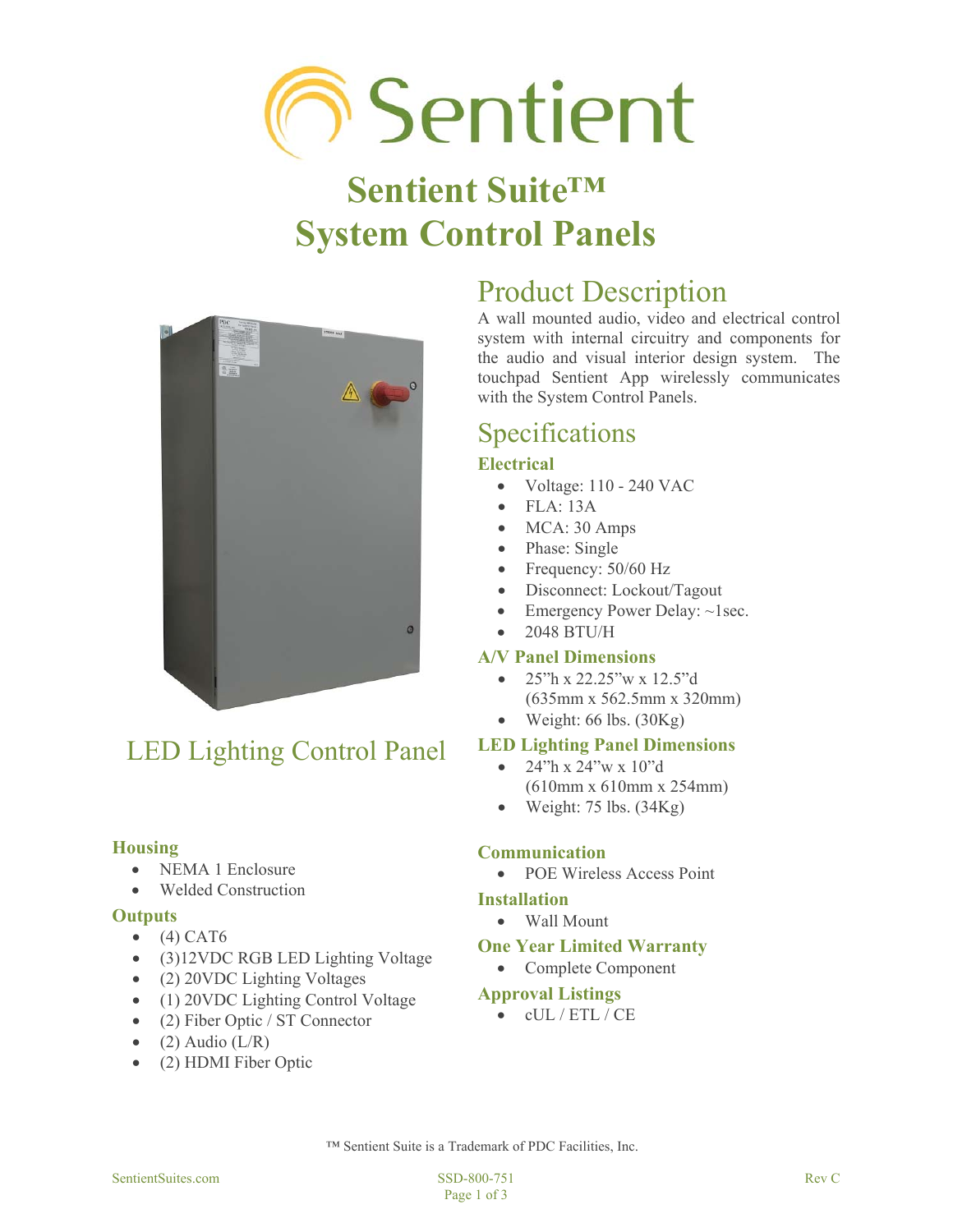

### Circuit Diagram

(Refer to Project Specific Wiring Schematic)